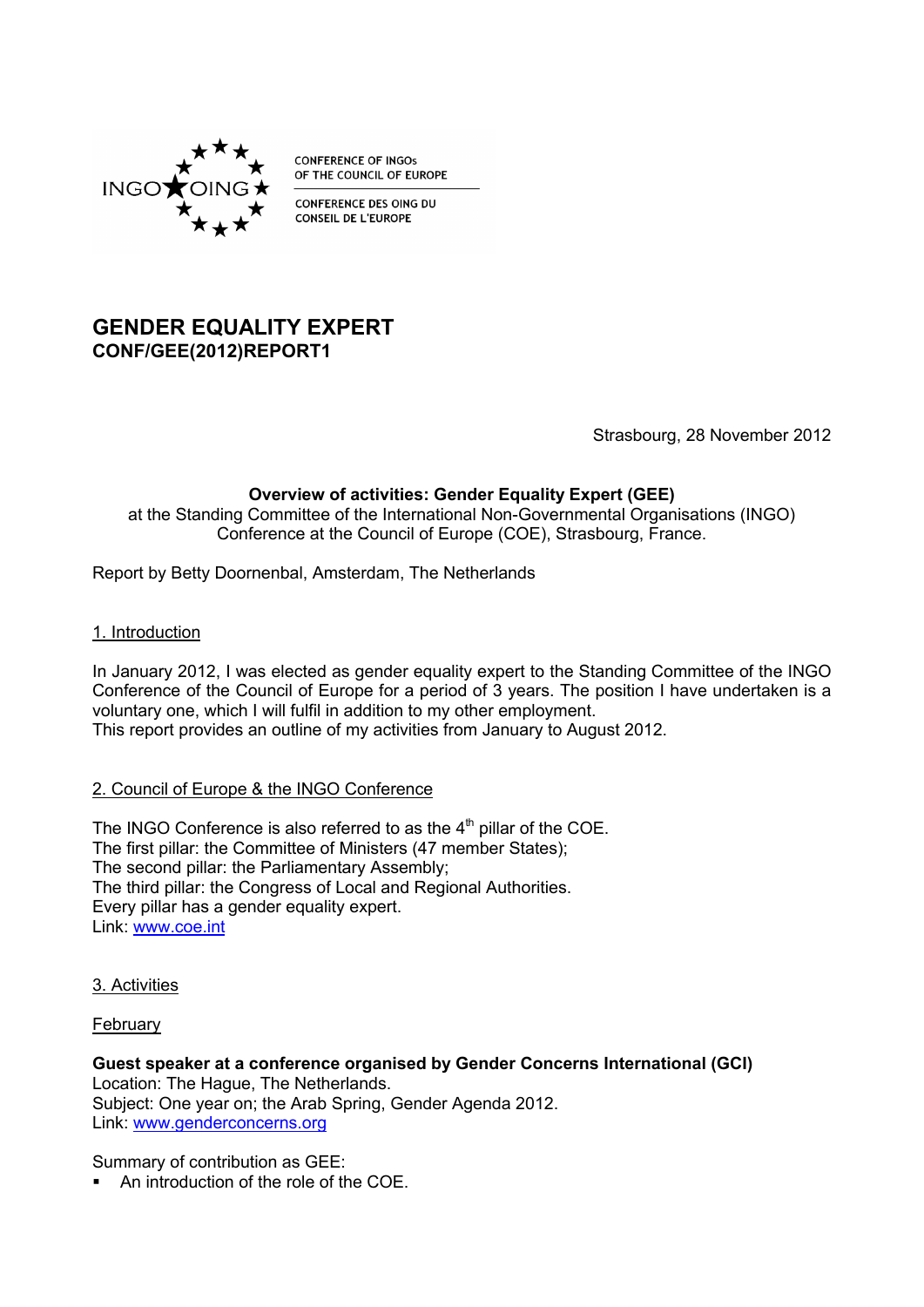**Emphasizing the importance of women working together in order to increase strength by** cooperating with and asking for support from other INGOs (ie- human rights organisations, unions, education organisations). The bottom line is: work together with everybody who supports human rights. Women's rights are human rights.

An example: our resolution [CONF/PLEN(2012)RES2] and recommendation [CONF/PLEN(2012)REC4] *"Gender perspectives in political and democratic processes in the Middle East and North Africa (MENA) Region*" were adopted by the INGO Conference at the COE, January 2012. Thanks to all the INGOs who have supported it.

For more information, please read the report prepared by Anje Wiersinga.

### **March**

# **Guest speaker at the House of Europe**

(organised by the Dutch Institute of Political Education) Location: The Hague

Summary of contribution as GEE:

- Power point presentation about the COE and my work as a GEE.
- Preparing for the April Standing Committee Meetings and writing the proposal for establishing a new Working Group (see April).

# April

Attending the **meetings of the Standing Committee of the INGO Conference of the COE**, **Strasbourg** 

Summary of contribution as GEE:

- Preparing for and attending the meetings.
- Lobbying for the establishment of a Working Group on preventing and combating violence against women, domestic violence and trafficking in human beings within the Human Rights Committee of the INGO Conference.

#### **Member of the Steering Committee of the Euro-Med Network for the empowerment of women of the North-South Centre of the COE,** Strasbourg (first meeting)

Summary of contribution as GEE:

 Discussing the role, working methods of the Network and deciding upon the subject for our Conference in Istanbul, Turkey, November 2012.

Subject: "The Political and Socio-economical Empowerment of Women based on Women's Stories".

Link: [www.nswomennetwork.org](http://www.nswomennetwork.org/) 

### May

#### **Meeting of the permanent representatives of the Committee of Ministers of the COE** Location: Strasbourg.

Subject: cooperation between the four pillars of the COE.

Summary of contribution as GEE:

- Joining the INGO delegation.
- To meet with the GEE of the 3rd pillar (Congress of local & regional authorities).

### June

6-8 June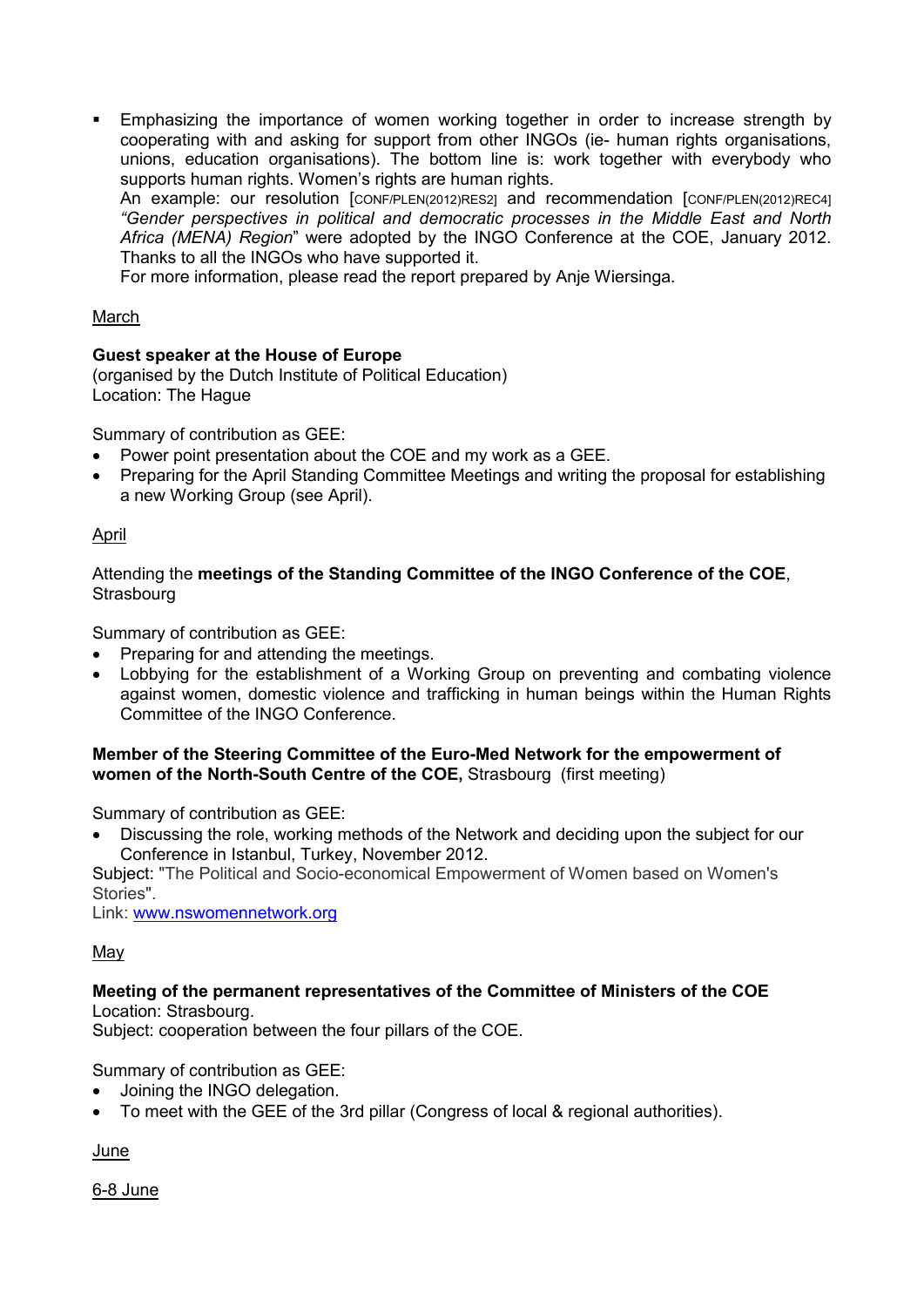#### **Participant in the Gender Equality Commission (GEC) of the Committee of Ministers of the COE**, Strasbourg (First meeting).

General goal of the GEC: to advise the Committee of Ministers on a Council of Europe Strategy on Gender Equality (2014-2017)

Summary of contribution as GEE:

Stressing the importance of:

- The implementation of treaties and policies through working with INGOs.
- Establishing sustainable gender equality by focussing on constructing "self working mechanisms" in treaties and laws etc..
- The ratification of the COE Convention on "preventing and combating violence against women and domestic violence **(**2011, Istanbul, Turkey).
- It has been signed by 21 countries and Turkey has become the first country to ratify the Convention till today: 13 september 2012.

# 25-28 June

#### Attending the **meetings of the Standing Committee of the INGO Conference of the COE**, **Strasbourg**

• The proposal of the Working Group on preventing and combating violence against women, domestic violence and trafficking in human beings was adopted.

# Attending **the Human Rights Committee of the INGO Conference**

- The proposal of the Working Group on Preventing and combating violence against women, domestic violence and trafficking in human beings was adopted.
- The Working Group will be a part of this Human Rights Committee.

# Attending the **Freely Constituted Equality Group meeting;**

 Planning and carrying out an effective lobby strategy with group members. (see report Anje Wiersinga)

### July

# Attending a **Council Committee of the City Council of Amsterdam**.

Subject: the concept new national law on prostitution.

Main subjects:

- 1. Increasing the age of prostitutes from 18 to 21 years of age.
- 2. Sentencing the clients of illegal prostitutes.
- 3. Registration of prostitutes.

### 4. The work in general

The work conducted involves a number of activities including preparing for meetings \*1, brainstorming, discussions with colleagues, writing, organising travel and logistics to Strasbourg, and travelling itself.

\*1) Attending the meetings of a.o.:

The Standing Committee of the INGO Conference,

The INGO Conference and its Committees,

The Gender Equality Commission (GEC) of the Committee of Ministers of the COE,

The Steering Committee of the Euro-Med Network for the empowerment of women of the North-South Centre of the COE,